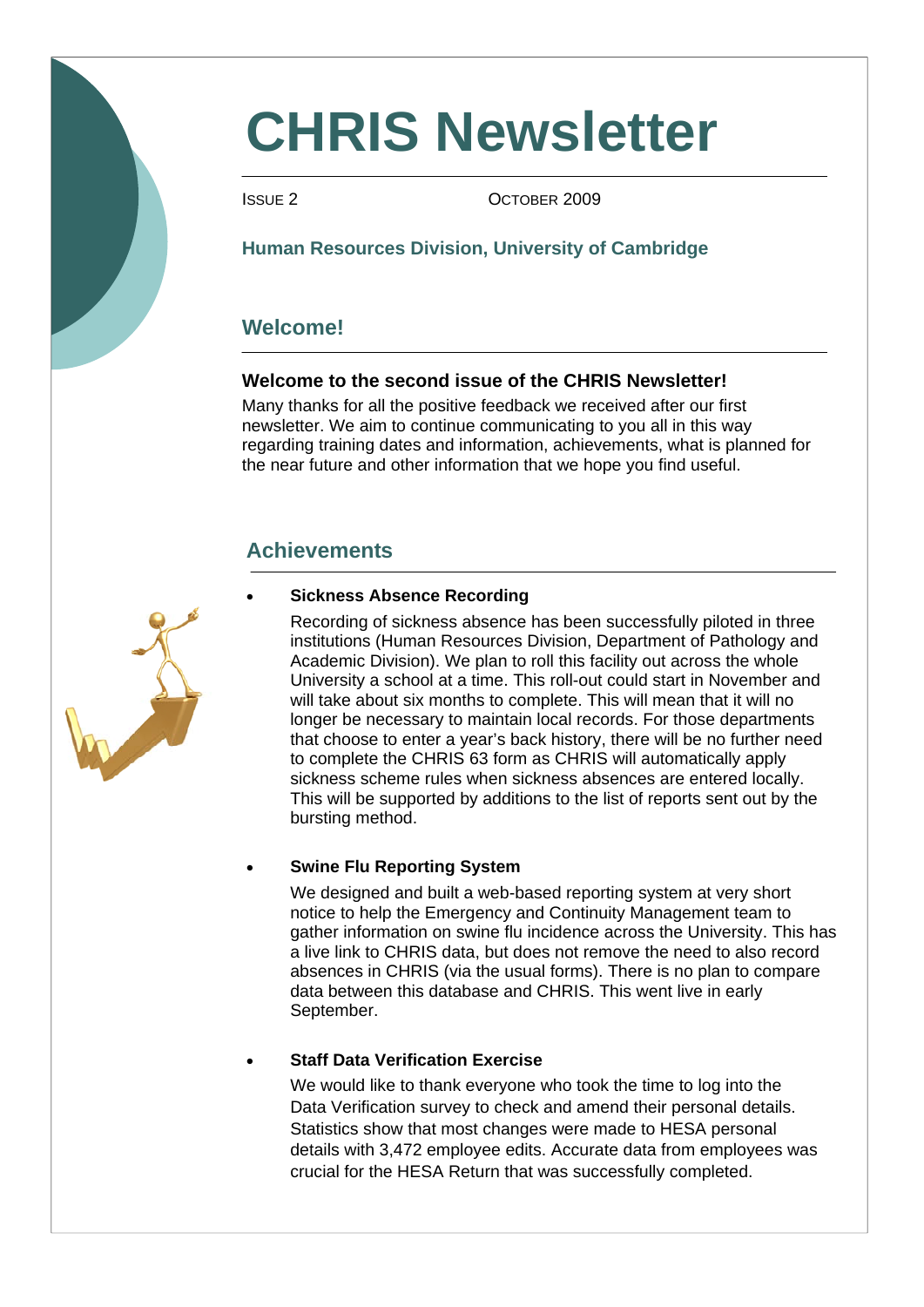# **CHRIS Training Course dates for November 2009 - February 2010**



**Introduction to CHRIS (0930—1300)**  Wednesday 4 November 2009 Monday 7 December 2009 (1330—1700) Thursday 7 January 2010 Tuesday 9 February 2010 **CHRIS for Administrators (0930—1600)**  Tuesday 24 November 2009 Thursday 17 December 2009 Wednesday 20 January 2010 Tuesday 23 February 2010

Requests for training must be authorised by a CHRIS key contact in your department. To book a place please go to the training section at www.chris.cam.ac.uk and complete the online registration form.

Recently many current CHRIS users have attended one of these courses as a refresher session and have found it extremely useful. If you would benefit from attending one of these training courses again then please book a place.

# **CHRIS Surgery Sessions**

#### **Wednesday 25 November 2009, 1100 - 1500 Health & Safety Seminar Room, Mill Lane**

Do you want to find out how to update probation on CHRIS? Do you have other questions about advanced searching or navigating round the CHRIS system……...then the CHRIS Surgery Session is just for you! Hazel and Becca will be at the Health & Safety Seminar Room, Mill Lane on Wednesday 25 November from 1100 - 1500 for you to drop in and ask any questions you may have about using the system. If you plan to come along, please let us know by emailing chris.training@admin.cam.ac.uk

# **Burst Report Workshops**

Following the success of the Burst Report Workshops that we ran in June & July, we are pleased to announce dates for a further two workshops:

- Friday 11 December 2009, 1000 1230, CHRIS Training Room, Greenwich House
- Tuesday 12 January 2010, 1400 1630, CHRIS Training Room, Greenwich House

These workshops are to help Burst Report Recipients to make sense of the reported data they are receiving and to analyse the data using Excel.

To book a place, please email chris.training@admin.cam.ac.uk



# **Upgrade—10.6.01**

After the successful upgrade to 10.6 in July 2009, we are pleased to announce that there will be a further upgrade to 10.6.01 early in 2010. Further details about functionality changes in the upgrade will be circulated nearer the time.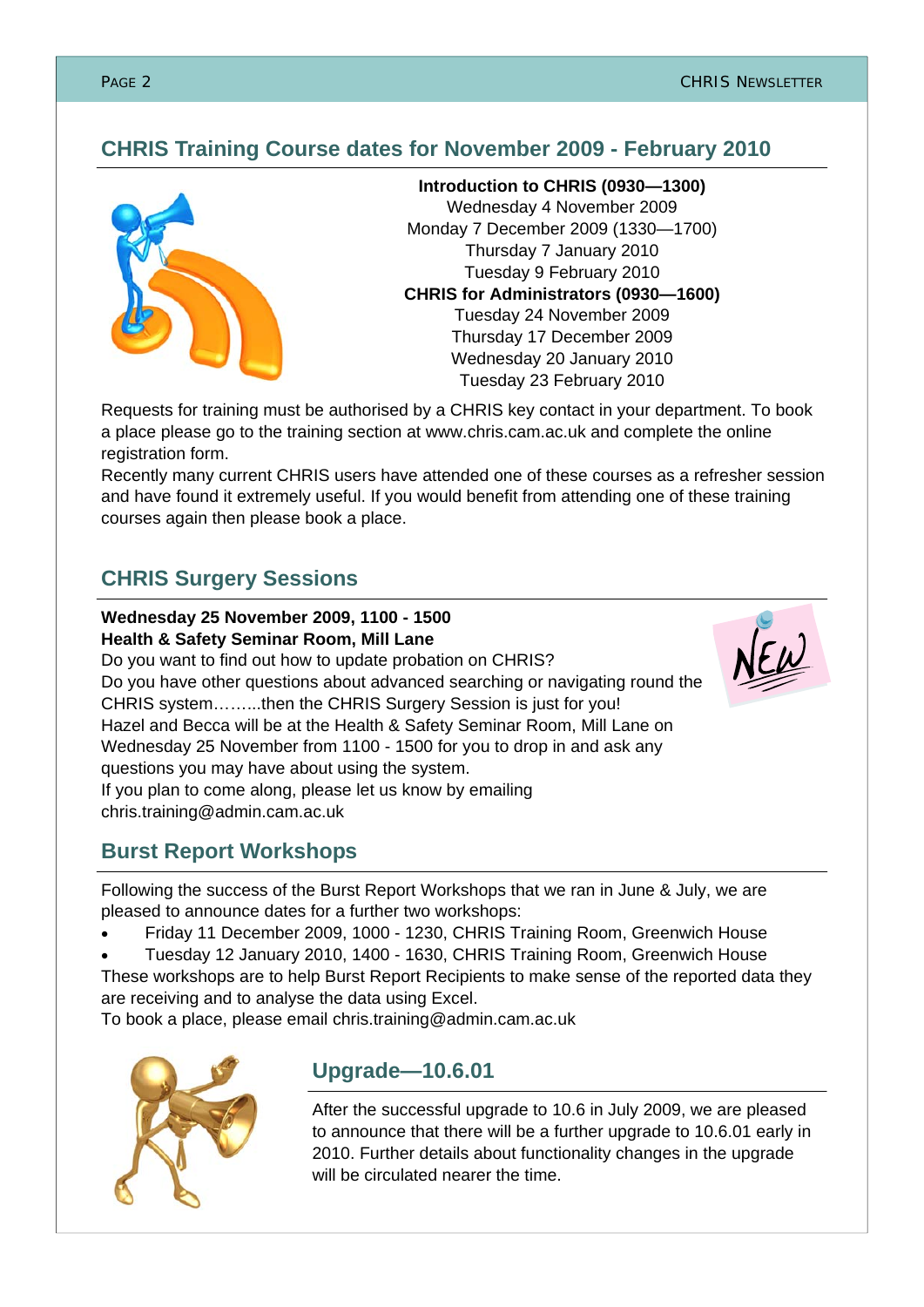# **Effective Date prompt in User Settings**

This is a new option within the User Settings on the **User settings** Homepage for all CHRIS users, no matter what access you have. You can now select whether or not to retain the last

effective date you used, to save you continually re-keying the date when moving from one form to another.

There are three options available:

- Retain date no date prompt
- Blank date date prompt (as it was before)
- Retain date date prompt

**Sabbatical Leave Details** 

Please ensure you save any changes you make in the User Settings.

Sabbatical leave was originally recorded as an absence in CHRIS. As this interferes with other absence recording (a person cannot have two concurrent absences in CHRIS), we have moved Sabbatical leave into a section of CHRIS which is new to you called Personal Learning Events

which can be found by searching and selecting a person and choosing the Profile folder.



| Event title<br>Start date<br>End date         |  |
|-----------------------------------------------|--|
|                                               |  |
| Completed                                     |  |
| 01/10/2009<br>19/12/2009<br>Sabbatical<br>Yes |  |

# **Employee Self Service**

Over the coming months we will be implementing Employee Self Service (ESS). This module will allow you to access some of your own data held in the CHRIS system. You will be able to view personal details, payslips and statements of earnings. You will also be able to update your home address, contact information and bank details. ESS will be rolled out using a phased approach and individual departments/schools will be communicated with in due course.



# **Matthew's Helpdesk Termly Tip**



You are now able to search for leavers through simple searching by selecting the 'Include leavers' checkbox and you have a choice to specify additional criteria by using the  $b$  buttons next to the text boxes.

| $\nabla$ Include leavers |          |  |
|--------------------------|----------|--|
| dewhurst Surname         |          |  |
| eric                     | Forename |  |